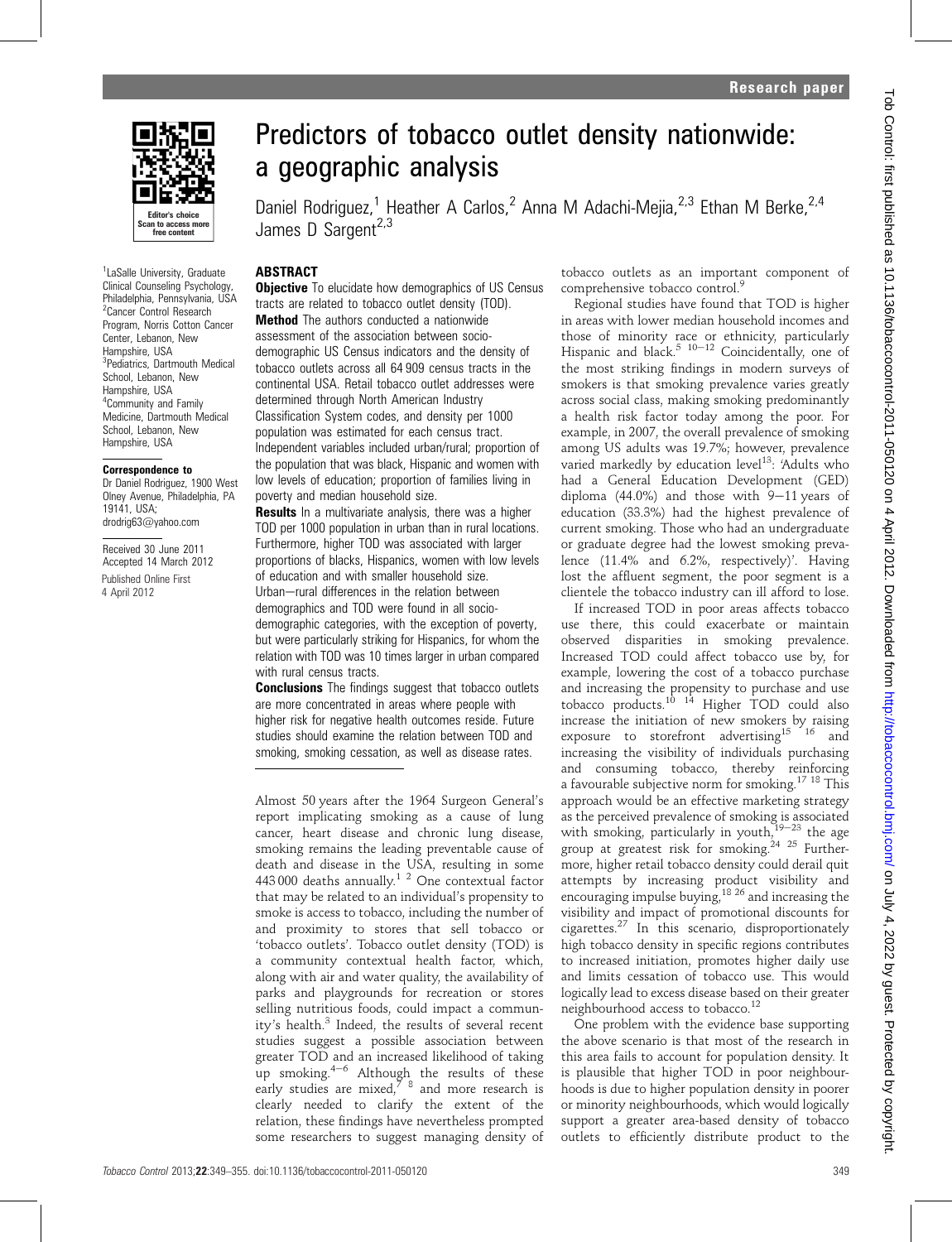neighbourhood population. Another weakness in the extant research is the regional nature of the studies published to date, which limits generalisability.<sup>5 10-12</sup> The results of these studies indicate that lower median household income and the proportion of blacks are associated with a higher density of tobacco outlets.<sup>5</sup>  $10-12$  However, the results are mixed for Hispanics, which could be a result of undercoverage of Hispanics in the regions studied. Finally, few studies have examined whether the relation between socioeconomic status and retail outlet density holds equally well for urban and rural areas. Because tobacco outlets in rural areas have greater geographic reach, they may serve both poor and more affluent tobacco users living there. Thus, we would expect to find less striking disparities in rural compared with urban communities; it is difficult to test this hypothesis in regional studies.

This study adds to the literature by assessing the association between socio-demographic indicators and the density of tobacco outlets across the 64 909 census tracts in the entire continental USA, using a retail outlet density measure that accounts for underlying population density. To assure that findings for poverty, blacks and Hispanics within a census tract were not spurious, we added measures of education and average household size to the model. The national sample allowed us to determine definitively whether the association with sociodemographic variables and TOD was modified by urban versus non-urban status. Finally, this study adds to the existing literature by validating commercially derived densities against densities derived from licensing data in one state, something that has not been done to our knowledge.

# **METHODS**

## Instrumentation

#### Tobacco outlet density

A national data set of tobacco outlets was created using North American Industry Classification System (NAICS) codes. The Office of Management and Budget developed NAICS for use by Federal Statistical Agencies, classifying all business establishments based on their primary activity. We obtained geocoded data from the NAICS Association (http://www.naics.com) for all likely points of sale for tobacco products, including establishments coded as tobacco stores, grocery stores, gas stations and convenience stores, identifying 306 695 addresses nationwide.

We produced a nationwide density surface for the tobacco outlets using adaptive bandwidth kernel density estimation<sup>28</sup><sup>29</sup> using the LandScan Global Population Data Set, which estimates the underlying population based on satellite imagery.<sup>30</sup> Adaptive bandwidth kernel density estimation allows the influence (the bandwidth) of each tobacco outlet to be limited to a surrounding population, or in our case, 1000 people. In choosing 1000 persons, we estimated that 1000 would be about the number of persons needed to support a small retailer. Our estimation is supported by the data, in that the median TOD in urban areas is close to 1.0 (it is 0.74). This mathematically constrains the influence of a single outlet to a small spatial area in regions where the population density is high (eg, urban areas), while in rural areas, the influence of the tobacco outlet is allowed to be larger geographically. For regions that are sparsely populated, we limited the influence of each outlet to a 25 km radius to prevent the density calculation from expanding to a spatially unreliable distance. We then used this density surface to calculate the mean TOD for each census tract by averaging the densities contained within each polygonal census tract. The resultant density unit, our criterion variable for this study, is

measured in tobacco outlets per 1000 population. Data and maps for states and communities are available from the senior author on request.

## Validation of the dependent measure

Several studies have raised concerns about the accuracy of NAICS and other commercial data sets. For example, in a field study $31$  of food outlets in rural towns, researchers found that only 39% of outlets were accurately characterised by Google Earth and Yahoo Yellow Pages. Since no one has validated commercial data for tobacco outlets, we assessed the concordance between densities calculated above for Washington State, obtaining addresses for all tobacco retailers  $(n=6386)$  from the Washington State Department of Health as of 1 February 2012. We successfully geocoded 97% of the licensees based on the street address ( $n=6196$ ). Our national data set of tobacco retailers was from 2007 and contained 5623 outlets in Washington State. The difference in the number of outlets can be accounted for even with the 4+ year difference in compilation date, by inclusion of vending machines in the licenses data set and because the commercial data set did not include pharmacies and warehouse stores. Additionally, the commercial data set included all stores of a particular category (eg, grocery or convenience store), some of which may not have sold cigarettes.

The question pertinent to the present study was not the level of one-to-one correspondence for tobacco outlets but the correspondence between census tract TOD. We used the same kernel density procedure to estimate TOD for each of the 1318 census tracts in Washington State with the license data  $(TOD<sub>L</sub>)$ and compared these with densities from the commercial data set (TOD<sub>C</sub>). The question we sought to answer was whether use of commercial sources introduced bias into our study. We first examined the distributions for each variable and found them to be broadly similar (median (IQR) for  $\text{TOP}_L$  0.32 (0.13-1.92) and for  $\text{TOP}_C$  0.30 (0.13-0.78)), with mean TOD being significantly higher with the license data set. A lowess smoothed plot of  $\text{TOP}_C$  against  $\text{TOP}_L$  was linear, and the least squares regression confirmed that  $\text{TOD}_L$  was about 6% higher than  $\text{TOD}_{\text{C}}$  ( $\beta$ =1.06, t=61, R<sup>2</sup>=0.74). We created a new variable (TODL-TODC) to represent possible bias and fit a least squares regression with independent variables for urbanicity, per cent families in poverty, per cent Hispanic, per cent black and population of the census tract as independent variables, and it failed to reach statistical significance F  $(7, 1310) = 1.94$ , p=0.06, despite the large sample size. Finally, we fit the model included in the present manuscript for Washington State using first  $\text{TOP}_L$  then  $\text{TOP}_C$  and found that the conclusions for both models were the same. While not national in scope, this validation provides very strong evidence that, although commercial data sets may underestimate the number of tobacco outlets, these underestimates are not biased with respect to the variables of interest in our study.

# Socio-demographic variables

Predictor variables were based on US Census level data regarding the following socioeconomic and ethnic group indicators: proportion of black race, proportion of Hispanic ethnicity, proportion of families with income below the poverty level, proportion of women older than 25 years without a high school diploma or equivalent and average household size. These census data were extracted from the 2000 US Census for all census tracts within the continental USA.<sup>32 33</sup> We selected these socio-demographic variables as they are known to be related to smoking. $34$ Furthermore, we assessed household size as it is an indicator of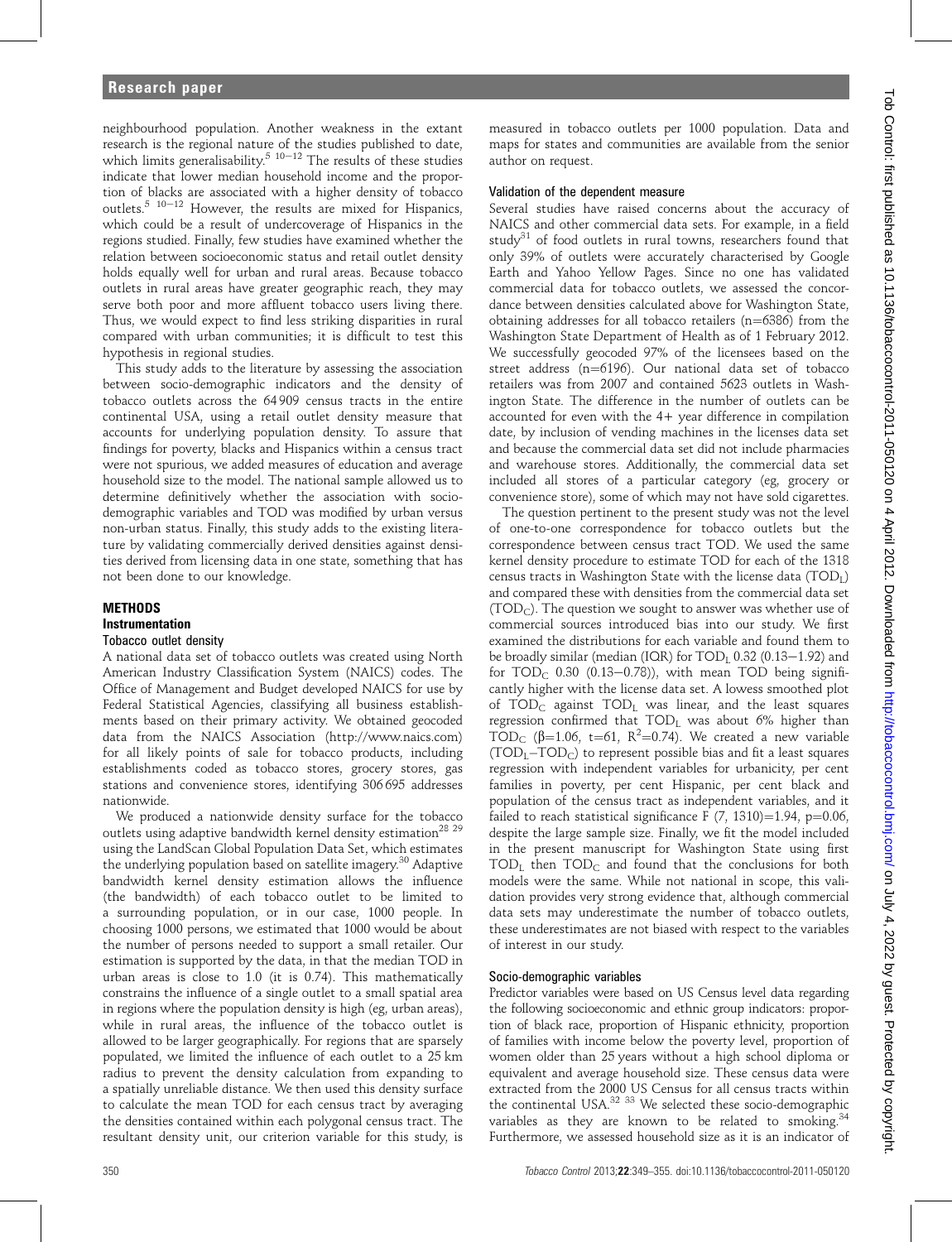residential crowding, a health disparity indicator, that is, related to poverty, and has become an increasingly important issue given the recent influx of immigrant families into the USA. $35\,36$ 

#### **Urbanicity**

We used the Rural-Urban Commuting Area (RUCA) classification system to derive a binary indicator of urban versus rural census tracts. The RUCA classification system uses commuter patterns to derive a four-tiered classification system of census tracts into Metropolitan (Urban), Micropolitan (large rural town), Small Rural Town and Isolated Rural census tracts. We assessed the socio-demographic variables at each level of the four-tiered RUCA classification system,<sup>37</sup> noting that differences were most pronounced when comparing urban to the non-urban census tracts (ie, Urban versus Micropolitan, Small Rural Town and Isolated Rural). Thus, we determined that a binary urban versus non-urban variable would best represent differences in the relations between our socio-demographic variables and TOD.

#### Data analysis

We assessed the effects of the socio-demographic variables and the two-tier urban/non-urban binary variable on our outcome variable, log tobacco output density per 1000 population within a census tract, with a multiple regression analysis. Predictor variables were entered using a hierarchical forced-entry method in two blocks. In the first block, the binary urban/non-urban variable was entered with the quantitative socio-demographic variables: average household size and proportion of Hispanic, black, families living in poverty and women older than 25 years without a high school diploma. All model quantitative predictor variables were log transformed and centred about their means to make the relation with the dependent variable more linear and to aid in the interpretation of interaction effects once added. We had tested the relation of each predictor variable with our criterion variable for an  $\mathbb{R}^2$  improvement with a quadratic trend, and in no case did the quadratic trend improve substantively upon a simple linear trend. In the second block, the quantitative predictor variables along with the interaction of each quantitative variable with the urban/non-urban binary variable were entered into the model.

The significant interactions were illustrated by plotting TOD on the y-axis and representing predictor variables on the x-axis at 1SD below and above the predictor variable's mean. Slope calculations were based on the multiple regression formulae  $(y=b_0+b_1X+b_2Y+b_3XY)$ , including the specific interaction terms Y (urban=1, non-urban=0). Thus, for instance, with respect to non-urban census tracts  $(Y=0)$ , the slope for log proportion of Hispanics  $(X)$  included the intercept term  $(b_0)$  and the gradient  $(b_1)$  for Hispanics, but neither the interaction  $(XY)$ gradient ( $b_2$ ) nor the gradient for Y ( $b_3$ ), as each was multiplied by zero (non-urban,  $Y=0$ ). To calculate the slope for urban

census tracts, we reverse coded the moderator (0=urban, 1=nonurban) so again our formula only included the intercept term and the gradient for Hispanics. All data analysis was conducted with PASW Statistics V.18.0.

# RESULTS

# Descriptive statistics

Descriptive statistics are presented in table 1. Medians and IQRs were used as summary statistics as the majority of variables were positively skewed and positively kurtotic. Of the nearly 65 000 census tracts in the continental USA, approximately 45 000 are categorised as urban within the two-tiered RUCA classification system. The median density of tobacco outlets per 1000 population in a census tract was higher for urban (median= $0.74$ , IQR= $1.46$ ) than for non-urban (median= $0.22$ , IQR=0.29) census tracts. All comparisons between urban and non-urban census tracts were statistically significant, p<0.0001, even when differences were small (eg, average household size). However, these significant relations are a likely result of the large sample size.

#### Multivariate model

The results of the multiple regression analysis are presented in table 2. In the first block (Model 1), all main effects were significant ( $p<0.0001$ ). Of the six predictor variables in Model 1, five had positive effects on the outcome variable, and only average household size had a negative association. Compared with non-urban census tracts, urban census tracts were associated with a 32% increase in TOD per 1000 population. Among the continuous variables, proportion of Hispanic and proportion of families living in poverty had the largest association with TOD: a 1% increase in each measure was associated with a 0.91% and 0.83% increase in density, respectively. These findings are consistent with an argument that socio-demographic variables are risk factors for greater TOD per 1000 population. Unexpectedly, there was an inverse relation between average household size and TOD per 1000 population. Specifically, each 1% change in the average household size was associated with a 0.57% decline in TOD per 1000 population.

To explore whether the main effects were similar across urban and rural census tracts, we entered the five interaction terms in the second block (Model 2). Only the urban by poverty interaction was not significant ( $p=0.62$ ), suggesting that there is no difference in the association between the proportion of families living in poverty within a census tract and TOD between the urban and non-urban census tracts. TOD per 1000 population was higher for urban than for non-urban census tracts, regardless of the level of the predictor variable (figure 1). The most striking differences were seen when comparing proportion of Hispanics in urban versus non-urban census tracts, with the slope for the effect of the proportion of Hispanics being much

#### Table 1 Descriptive statistics

| Variable                                       | Total $(n = 64909)$ |      | Urban $(n = 44635)$ |      | Rural $(n = 20228)$ |      |
|------------------------------------------------|---------------------|------|---------------------|------|---------------------|------|
|                                                | <b>Median</b>       | 10R  | <b>Median</b>       | 10R  | <b>Median</b>       | 10R  |
| Tobacco outlet density per 1000 population     | 0.43                | 1.08 | 0.74                | 1.46 | 0.22                | 0.29 |
| Proportion of black                            | 0.03                | 0.13 | 0.04                | 0.16 | 0.01                | 0.05 |
| Proportion of Hispanic                         | 0.03                | 0.10 | 0.05                | 0.14 | 0.01                | 0.03 |
| Proportion of families living in poverty       | 0.07                | 0.11 | 0.06                | 0.12 | 0.08                | 0.08 |
| Proportion of women $>25$ without a HS diploma | 0.17                | 0.18 | 0.16                | 0.19 | 0.19                | 0.14 |
| Average household size (people)                | 2.58                | 0.48 | 2.59                | 0.59 | 2.56                | 0.31 |

These are raw values, not log transformed.

HS, high school.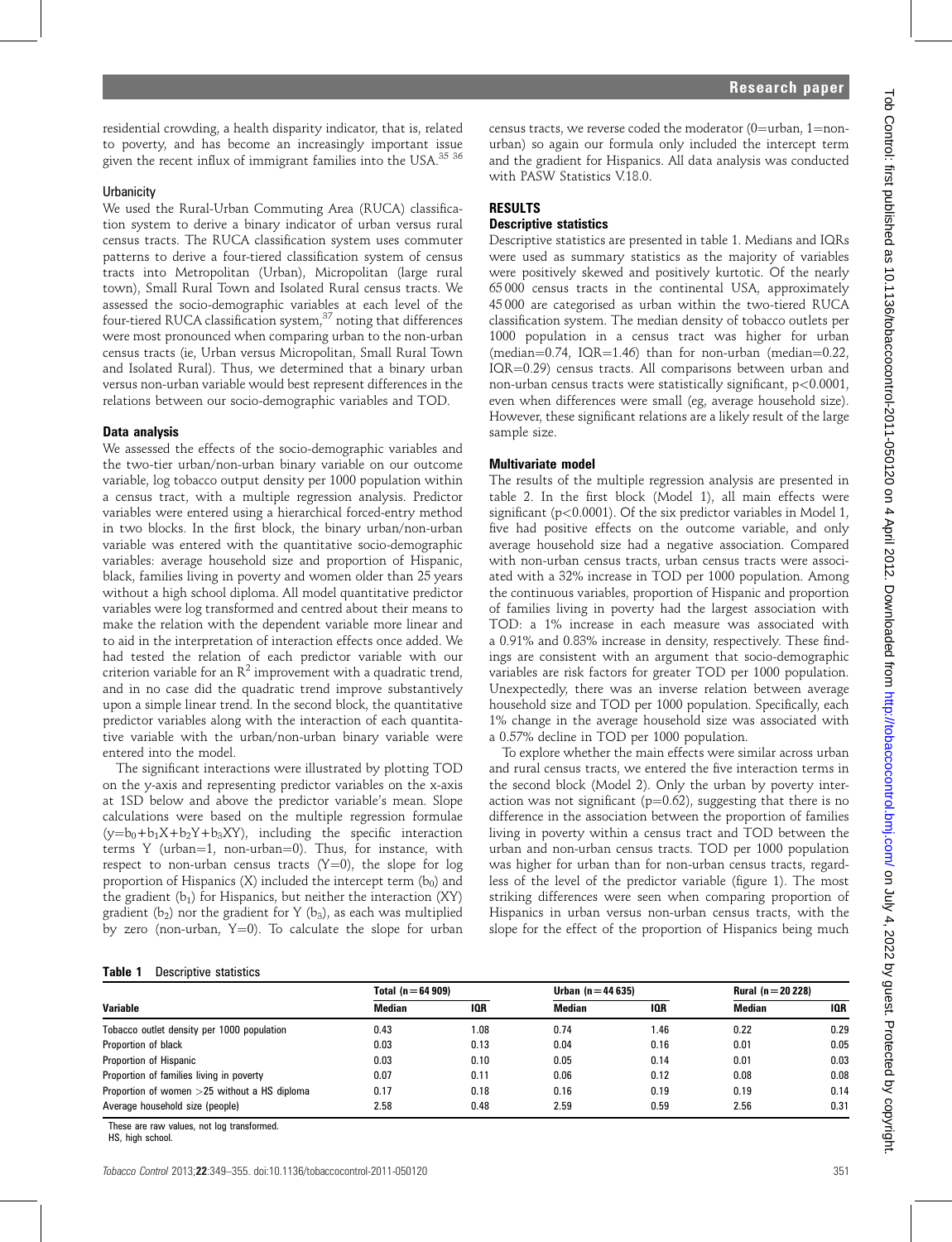Table 2 Besults of the hierarchical multiple regression analysis

| <b>Predictor variables</b>                                                         | <b>Estimate</b> | <b>SE</b> | $\beta^*$ | t Value  | p Value    |
|------------------------------------------------------------------------------------|-----------------|-----------|-----------|----------|------------|
| Model 1                                                                            |                 |           |           |          |            |
| Constant                                                                           | 0.31            | 0.003     |           | 114.28   | $<$ 0.0001 |
| Log proportion of Hispanic                                                         | 0.91            | 0.01      | 0.29      | 68.52    | $<$ 0.0001 |
| Log proportion of black                                                            | 0.43            | 0.01      | 0.17      | 41.74    | $<$ 0.0001 |
| Log proportion of families living in poverty                                       | 0.83            | 0.02      | 0.16      | 34.29    | $<$ 0.0001 |
| Log proportion of women older than 25 years without a high school diploma          | 0.34            | 0.02      | 0.09      | 17.33    | $<$ 0.0001 |
| Log average household size                                                         | $-0.57$         | 0.01      | $-0.18$   | $-54.02$ | $<$ 0.0001 |
| Urban (1=urban, 0=rural)                                                           | 0.32            | 0.003     | 0.33      | 93.90    | $<$ 0.0001 |
| Model 2                                                                            |                 |           |           |          |            |
| Constant                                                                           | 0.26            | 0.003     |           | 81.38    | $<$ 0.0001 |
| Log proportion of Hispanic                                                         | 0.11            | 0.03      | 0.03      | 4.12     | $<$ 0.0001 |
| Log proportion of black                                                            | 0.10            | 0.02      | 0.04      | 4.13     | $<$ 0.0001 |
| Log proportion of families living in poverty                                       | 0.75            | 0.05      | 0.15      | 15.11    | < 0.0001   |
| Log proportion of women older than 25 years without a high school diploma          | 0.05            | 0.04      | 0.01      | 1.33     | 0.183      |
| Log average household size                                                         | $-0.26$         | 0.02      | $-0.08$   | $-12.53$ | $<$ 0.0001 |
| Urban $(1=$ urban, $0=$ rural)                                                     | 0.36            | 0.004     | 0.37      | 97.97    | < 0.0001   |
| Urban by log proportion of Hispanic                                                | 1.01            | 0.03      | 0.29      | 33.16    | $<$ 0.0001 |
| Urban by log proportion of black                                                   | 0.43            | 0.03      | 0.15      | 16.65    | < 0.0001   |
| Urban by log proportion of families living in poverty                              | 0.03            | 0.06      | 0.005     | 0.50     | 0.617      |
| Urban by log proportion of women older than 25 years without a high school diploma | 0.33            | 0.04      | 0.08      | 7.73     | < 0.0001   |
| Urban by log average household size                                                | $-0.44$         | 0.02      | $-0.13$   | $-18.35$ | $<$ 0.0001 |

 $R^2$ =0.39 for Step 1,  $\Delta R^2$ =0.02 (p<0.0001).

The column header Estimate is the unstandardised parameter estimate. For all predictor variables except the binary urban/non-urban variable, the estimate represents the per cent change in the tobacco outlet density per 1000 population for a 1% change in the predictor variable since both the predictor and the outcome variables are log transformed. In the case of the binary urban/nonurban predictor variable, which is not log transformed, the estimate is the (100  $\times$  estimate) per cent change in the outcome variable for a unit change in the predictor variable. For the interaction terms, the interpretation is the additional percentage increase for urban census tracts versus rural census tracts. Thus, for instance, a 1% increase in the proportion of Hispanics in non-urban census tracts is associated with a 0.11% increase in the tobacco outlet density per 1000 population. For urban communities, there is an additional 1.01% change totalling to a 1.12% increase for a 1% increase in the proportion of Hispanics compared with a 0.11% increase in non-urban census tracts.

\*Standardized parameter estimate.

steeper in the urban (slope= $1.12$ ) than in the non-urban  $(slope=0.11)$  settings. For proportion of blacks, there was a different pattern, with a significantly steeper slope in the nonurban (slope= $0.96$ ) than in the urban (slope= $0.53$ ) census tracts. The association between proportion of women older than 25 years without a high school diploma and TOD per 1000 population was no longer significant once its interaction term was included in the model, suggesting that its effect on TOD was driven by urban as opposed to non-urban census tracts. Finally, for household size, as the average household size increased, the density of tobacco outlets decreased, but the decrease was steeper in the urban (slope= $-0.70$ ) than in non-urban (slope¼-0.26) census tracts.

## **DISCUSSION**

This study clearly indicates, in a national sample, that race, ethnic and socioeconomic factors are positively associated with TOD. Furthermore, the study demonstrates that these associations are not simply a function of higher population density for the tracts where poor and minority populations tend to live. These data do not permit us to understand why such disparities exist, in part, because we cannot ascertain whether higher TOD is a specific industry targeting strategy, $12$  contributing to more tobacco use among those living in poverty or whether individuals living in poverty require higher TOD to satisfy their higher demand for tobacco products. However, the study points out the need for longitudinal research studies to understand what factors dictate tobacco points of sale in low-income communities,<sup>38</sup> and whether such points of sale affect smoking among the individuals that live there.

One novel finding in this study is the striking difference in how TOD is related to socio-demographic variables in urban versus rural settings and race/ethnicity. Interestingly, poverty seems to confer risk for higher retail TOD regardless of whether the community is urban or rural. In contrast, the relation of tobacco outlets to the proportion of Hispanics living in a census tract is much more pronounced in urban than in rural areas, whereas the opposite is seen when comparing urban and rural areas for the proportion of black population. For Hispanics, this difference may be the result of their increased population growth rate and a greater proportion of tobacco outlets being distributed to Hispanic urban centres to meet the demand of new smokers; from 2000 to 2006, Hispanics accounted for 50% of the growth in the US population.<sup>39</sup> Although the rates of smoking are lower among Hispanics than black and white adults, Hispanic adolescents smoke at twice the rate of black youth (18% vs 9%).<sup>34 40</sup> Thus, it is possible that tobacco companies target larger Hispanic urban communities as a source of potential new smokers. We see the opposite pattern for the proportion of blacks. Although there is a positive relation between the proportion of blacks in a census tract and the density of tobacco outlets in both urban and rural census tracts, the positive relation is more pronounced in rural than in urban census tracts. This finding may be the result of certain rural areas with disproportionately high rates of smoking (eg, the Black Belt counties of rural Alabama) that naturally result in a greater density of tobacco outlets to meet the increased need for cigarettes. $41$  For instance, the national average of regular smoking for black men was 24% across the USA, whereas the proportion of weekly smokers was 40% in the Black Belt sample. Although this is but one rural region of the USA, and the proportion of black regular smokers in the Black Belt region of Alabama is still lower than white smokers,<sup>42</sup> it is plausible that larger percentages of smokers in various rural communities may affect the relation of race to density across rural regions. Therefore, such diverse effects suggest a need for more detailed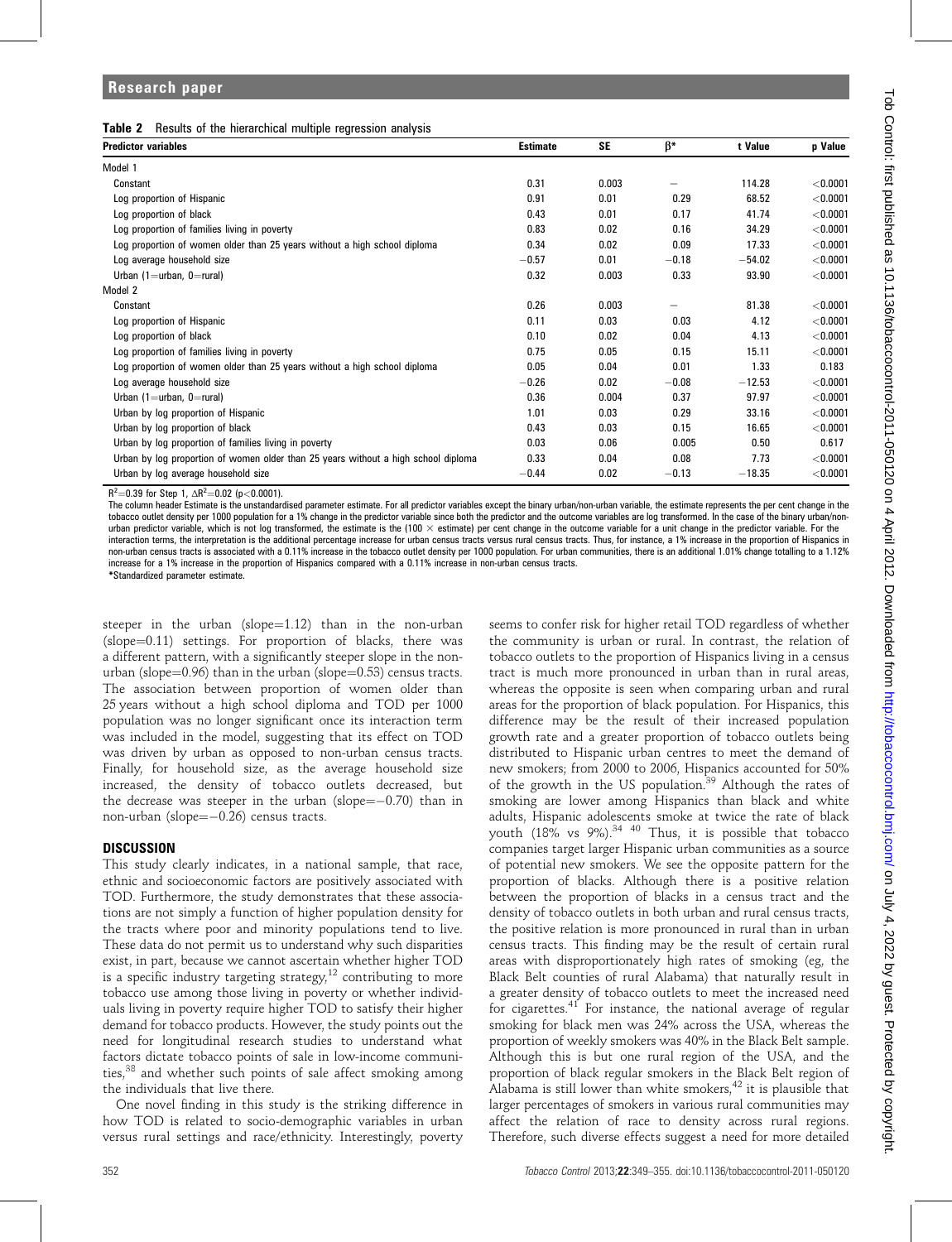Figure 1 Urban versus rural differences in the effects of the sociodemographic variables on tobacco outlet.



study of the role of tobacco-related health disparities within urban and rural settings.

Another interesting finding is the negative relation between average household size and tobacco outlets in urban and nonurban census tracts. Although historically, household size has been considered an indicator of overcrowding and lower socioeconomic status, $43$  our findings suggest that in the case of tobacco outlets, these assumptions may not hold. Perhaps the increase in mother-only families along with the sharp decline in dual-parent families with children younger than 18 years over the past 4 decades can explain this finding, suggesting that smaller households would be related to less income.<sup>44</sup> The disproportionately greater proportion of black and to some extent Hispanic children living in mother-only families<sup>44</sup> bolsters this possibility as greater proportions of both race/ethnic groups

are associated with an increased TOD. Finally, the increased immigration of Hispanics has resulted in a shift in the cultural acceptance of larger households, as there is a greater tendency for recent immigrant Hispanics to reside in a single household to reduce expenditures so as to support families abroad.<sup>43</sup> This would mean that even as income increases, there is a reduced likelihood of changing living arrangements.

There are some limitations to these findings. We did not include all possible tobacco outlets due to practical considerations regarding use of NAICS codes to define likely points of tobacco sale. For instance, some department stores and pharmacies (eg, Wal-Mart, Costco, CVS) may be tobacco outlets.<sup>45</sup> However, many stores in these classifications do not sell tobacco (eg, Sears, Dollar Stores, hospital pharmacies), and this is why we excluded them. Additionally, available data sets on retailers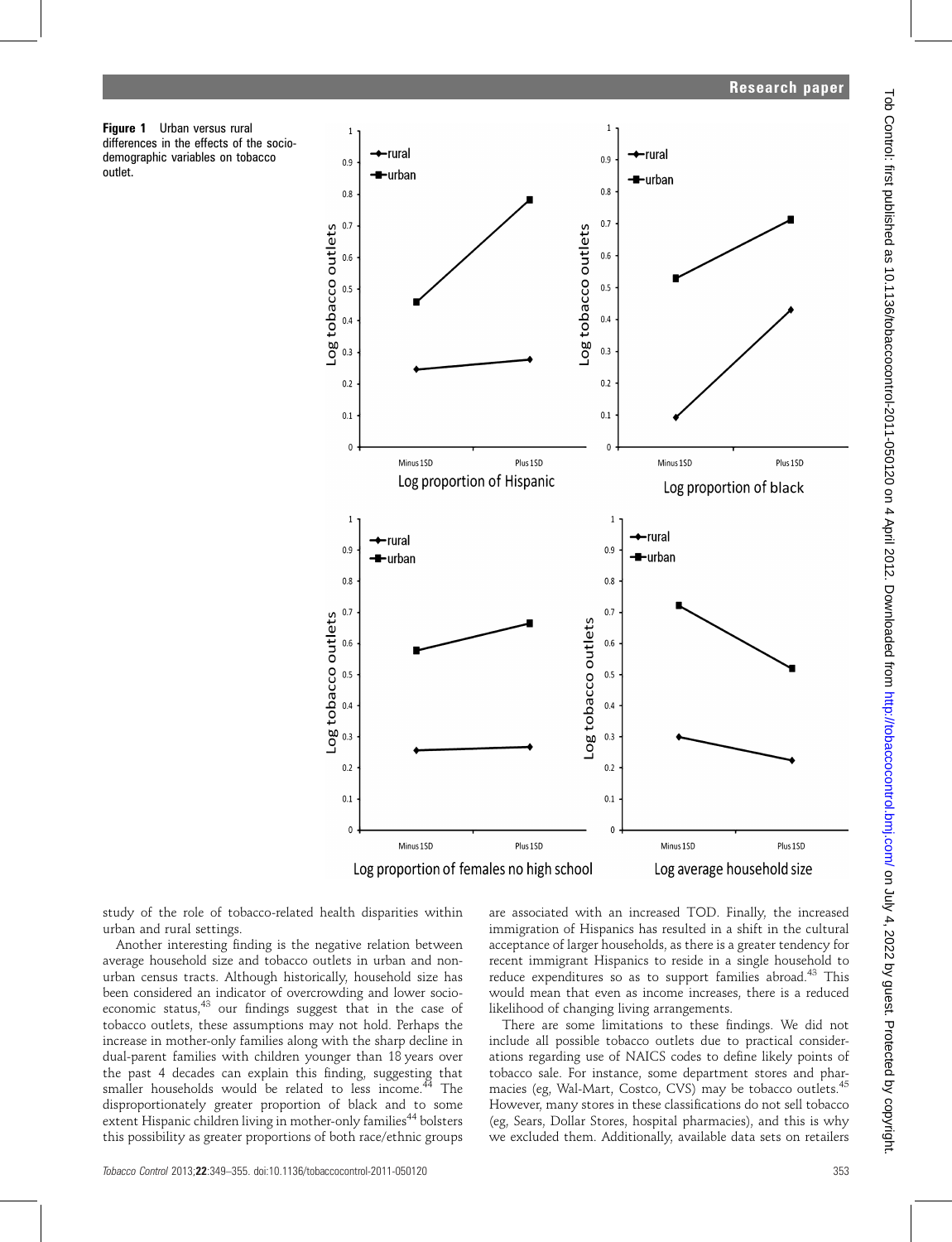#### What this paper adds

- ▶ While research supports that TOD may be related to health disparity variables (eg, race, ethnicity, poverty), studies thus far have used regional data potentially limiting the generality of their findings.
- This study extends the prior research by assessing the effects of health disparity variables on TOD nationally using all 64 909 census tracts in the continental USA and generates many important questions for further study.
- $\blacktriangleright$  This study also adds to the existing literature by validating commercially derived densities against densities derived from licensing data in one state, something that has not been done to our knowledge.

have their own limitations, in that their sensitivity to the actual retail environment is only on the order of  $60\% - 70\%$ .<sup>46</sup> However, the validation procedure conducted in Washington State reassures that use of commercial data does not bias the results for the relationships we studied. Another limitation to this study is that we did not alter the bandwidth by store category, so the model assumes that a small convenience store selling tobacco serves the same population size (1000 persons) as a large supermarket. It is also possible that the relations found in this study are specific only to census tracts and that conclusions would differ with alternative areas (eg, cities or counties). Finally, this study cannot distinguish whether tobacco companies target poor communities or simply respond to higher demand there. This is the biggest limitation to the research on this topic and underlines the need for longitudinal research to assess how changes in community structure, demographics and smoking relate to changes in the retail environment (or vice versa). Additionally, there is a need for more research on whether retail tobacco density and proximity affects smoking onset, maintenance and cessation.

The results of this study clearly demonstrate that access to tobacco is most pronounced in areas highly populated with individuals already vulnerable to negative health outcomes based on socio-demographic indicators.<sup>47</sup> These national findings raise concern that tobacco points of sale could promote or exacerbate disparities in smoking prevalence and its associated morbidity and mortality. However, further study is needed to determine if limits on retail outlet density should be incorporated into tobacco control policy.

Contributors HC was responsible for the preparation of the data for analysis. All authors participated in writing this paper.

**Funding** This work was supported by the National Institutes of Health (CA077026). EB is supported by the National Institute on Aging 1K23AG036934.

#### Competing interests None.

Provenance and peer review Not commissioned; externally peer reviewed.

**Data sharing statement** We are able to provide any detail needed to other researchers to explain the processes necessary to calculate tobacco outlet density. We are willing to share our determination of tobacco outlet density at the census tract level for a nominal processing fee. Our continuous density US map allow us to determine point densities for researchers interested in using this variable, again for a nominal processing fee. For other access to the data, prospective researchers should contact Dr James D Sargent.

#### **REFERENCES**

Adhikari B, Kahende J, Malarcher A, et al. Smoking-attributable mortality, years of potential life lost, and productivity losses-United States, 200-2004. MMWR Morb Mortal Wkly Rep 2008;57:1226-8.

- 2. The health consequences of smoking: a report of the Surgeon General (Atlanta, GA). Washington, DC: Department of Health and Human Services, Centers for Disease Control and Prevention, National Center for Chronic Disease Prevention and Health Promotion, Office on Smoking and Health, 2004.
- **Macintyre S.** Ellayway A, Cummins S. Place effects on health: how can we concetualise operationalise and measure them? Soc Sci Med 2002;55:125-39.
- Novak SP, Reardon SF, Raudenbush SW, et al. Retail tobacco outlet density and youth cigarette smoking: a propensity-modeling approach. Am J Public Health  $2006:96:670 - 6$
- 5. Peterson NA, Lowe JB, Reid RJ. Tobacco outlet density, cigarette smoking prevalence, and demographics at the county level of analysis. Subst Use Misuse  $2005:40:1627-35$
- 6. **Henriksen L,** Feighery EC, Schleicher NC, et al. Is adolescent smoking related to the density and proximity of tobacco outlets and retail cigarette advertising near schools? Prev Med  $2008:47:210-14$ .
- 7. Chuang Y, Cubbin C, Ahn D, et al. Effects of neighbourhood socioeconomic status and convenience store concentration on individual level smoking. J Epidemiol Community Health  $2005;59:568-73$ .
- 8. **Pearce J,** Hiscock R, Moon G, et al. The neighbourhood effects of geographical access to tobacco retailers on individual smoking behaviour. J Epidemiol Community  $Health 20096369 - 77$
- 9. Cohen JE, Anglin L. Outlet density: a new frontier for tobacco control. Addiction  $2009; 104:2-3.$
- 10. Schneider JE, Reid RJ, Peterson NA, et al. Tobacco outlet density and demographics at the tract level of analysis in Iowa: Implications ofr environmentally based prevention initiatives. Prev science 2005;6:319-25.
- 11. Hyland A, Travers MJ, Cummings KM, et al. Tobacco outlet density and demographics in Erie County, New York. Am J Public Health 2003;93:1075-6.
- 12. Yu D, Peterson NA, Sheffer MA, et al. Tobacco outlet density and demographics: analysing the relationships with a spatial regression approach. Public Health  $2010 \cdot 124 \cdot 412 - 16$
- 13. Thorne SL, Malarcher A, Maurice E, et al. Cigarette smoking among adults - United States, 2007. MMWR Morb Mortal Wkly Rep 2008;57:1221-6.
- 14. Siahpush M, Jones PR, Singh GK, et al. Association of availability of tobacco products with socio-economic and ratial/ethnic characteristics of neighbourhoods. Public Health  $2010:124:525-9$ .
- 15. Henriksen L, Flora JA, Feighery E, et al. Effects on youth of exposure to retail tobacco advertising. J Appl Soc Psychol 2002;32:1771-89.
- 16. Henriksen L, Feighery EC, Schleicher NC, et al. Reaching youth at the point of sale: cigarette marketing is more prevalent in stores where adolescents shop frequently.  $\overline{I}$ ob Control 2004; $\overline{13}$ :315-18.
- 17. West JH, Blumberg EJ, Kelley NJ, et al. Does proximity to retailers influence alcohol and tobacco use among Latino adolescents? J Immigrant Minor Health 2010:12:626-33.
- 18. **Paul CL,** Mee KJ, Judd TM, et al. Anywhere, anytime: retail access to tobacco in New South Wales and its potential impact on consumption and quitting. Soc Sci Med  $2010 \cdot 71 \cdot 799 - 806$
- 19. Wang MP, Ho SY, Lo WS, et al. Overestimation of peer smoking prevalence Predicts smoking initiation among primary school students in Hong Kong. J Adolesc Health 2011;48:418-20.
- 20. Franca LR, Dautzenberg B, Falissard B, et al. Peer substance use overestimation among French university students: a cross-sectional survey. Bmc Public Health 2010;10:169.
- 21. Lai MK, Ho SY, Lam TH. Perceived peer smoking prevalence and its association with smoking behaviours and intentions in Hong Kong Chinese adolescents. Addiction  $2004:99:1195-205$
- 22. Henry DB, Kobus K, Schoeny ME. Accuracy and bias in adolescents' Perceptions of Friends' substance use. Psychol Addict Behav 2011;25:80-9.
- 23. Reid JL, Manske SR, Leatherdale ST. Factors related to adolescents' estimation of peer smoking prevalence. Health Educ Res 2008;23:81-93.
- 24. CDC. Smoking attributable mortality, years of potential life lost, and productivity losses. United States, 2000-2004. MMWR Morb Mortal Wkly Rep 2008;57:1226-8.
- 25. Johnston LD, O'Malley PM, Bachman JG, et al. Monitoring the Future National Survey Results on Drug Use, 1975-2007. Vol. I. Secondary school students. Bethesda, MD: NIH Publication No. 08-6418A, 2008.
- 26. Reitzel LR, Cromley EK, Li YS, et al. The effect of tobacco outlet density and proximity on smoking cessation. Am J Public health  $2011;101:315-20$ .
- 27. Ruel E, Mani N, Sandoval A, et al. After the master settlement agreement: Trensds in the American tobacco retail environment from 1999 to 2002. Health Promot Pract 2004:5:99s-110s.
- 28. Carlos HA, Shi X, Sargent J, et al. Density estimation and adaptive bandwidths: a primer for public health practitioners. Int J Health Geogr 2010;9:8.
- 29. Shi X. Selection of bandwidth type and adjustment side in kernal density estimation over inhomogeneious backgrounds. Int J Geographical INformation Sci  $2010:24:643 - 60.$
- 30. Laboratory ORN. LandScan Global Population Database. Oak Ridge, TN: Oak Ridge National Laboratory, 2008.
- 31. Longacre MR, Primack BA, Owens PM, et al. Public Directory data sources do not accurately Characterize the food environment in two predominantly rural states. J Am Diet Assoc Apr 2011:111:577-82.
- 32. Bureau UC. Census 2000 Summary File 1. Washington, DC: US Census Bureau. 2002.